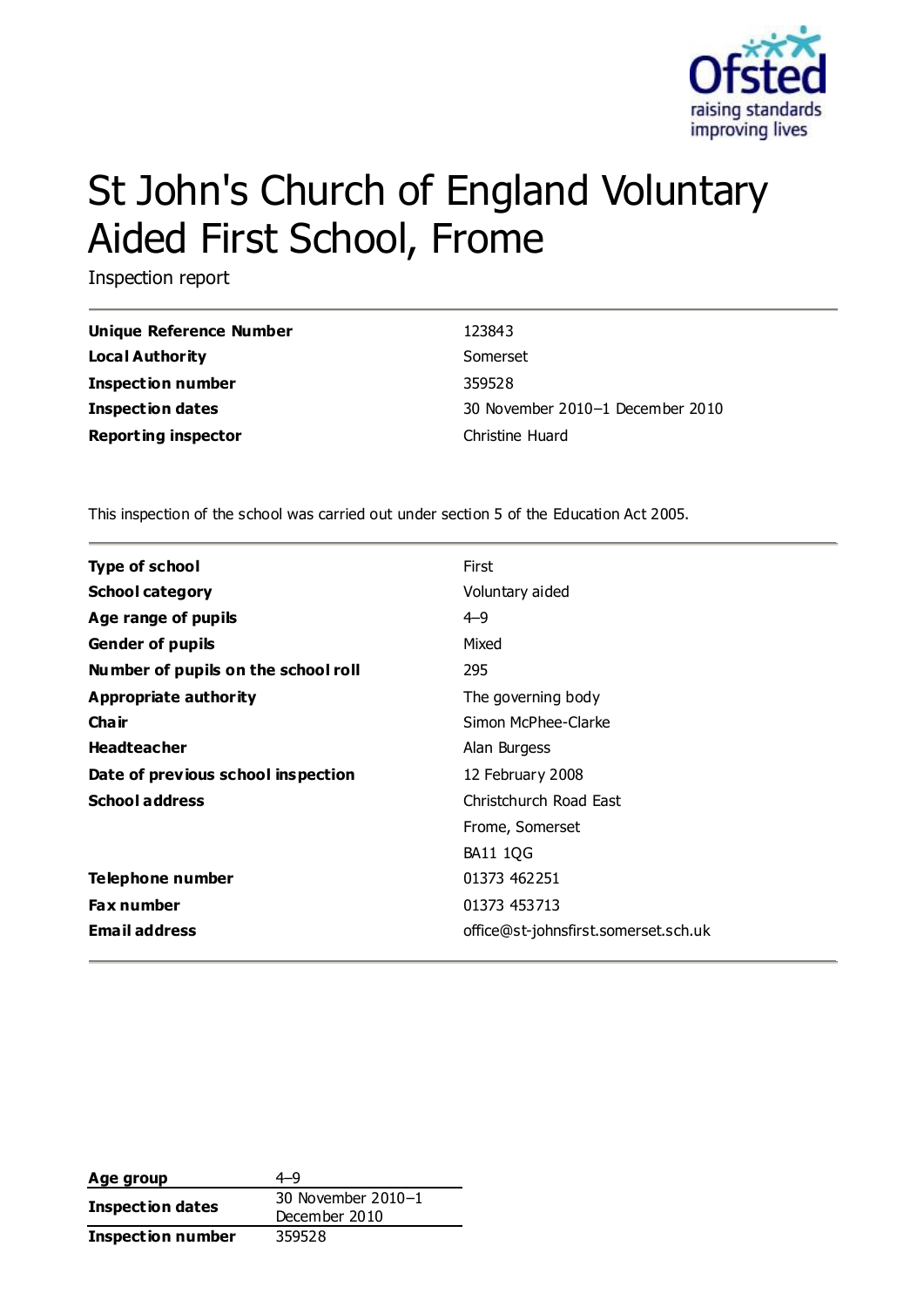The Office for Standards in Education, Children's Services and Skills (Ofsted) regulates and inspects to achieve excellence in the care of children and young people, and in education and skills for learners of all ages. It regulates and inspects childcare and children's social care, and inspects the Children and Family Court Advisory Support Service (Cafcass), schools, colleges, initial teacher training, work-based learning and skills training, adult and community learning, and education and training in prisons and other secure establishments. It assesses council children's services, and inspects services for looked after children, safeguarding and child protection.

Further copies of this report are obtainable from the school. Under the Education Act 2005, the school must provide a copy of this report free of charge to certain categories of people. A charge not exceeding the full cost of reproduction may be made for any other copies supplied.

If you would like a copy of this document in a different format, such as large print or Braille, please telephone 0300 1234 234, or email **[enquiries@ofsted.gov.uk](mailto:enquiries@ofsted.gov.uk)**.

You may copy all or parts of this document for non-commercial educational purposes, as long as you give details of the source and date of publication and do not alter the documentation in any way.

To receive regular email alerts about new publications, including survey reports and school inspection reports, please visit our website and go to 'Subscribe'.

Royal Exchange Buildings St Ann's Square Manchester M2 7LA T: 0300 1234 234 Textphone: 0161 618 8524 E: **[enquiries@ofsted.gov.uk](mailto:enquiries@ofsted.gov.uk)** W: **[www.ofsted.gov.uk](http://www.ofsted.gov.uk/)**

© Crown copyright 2010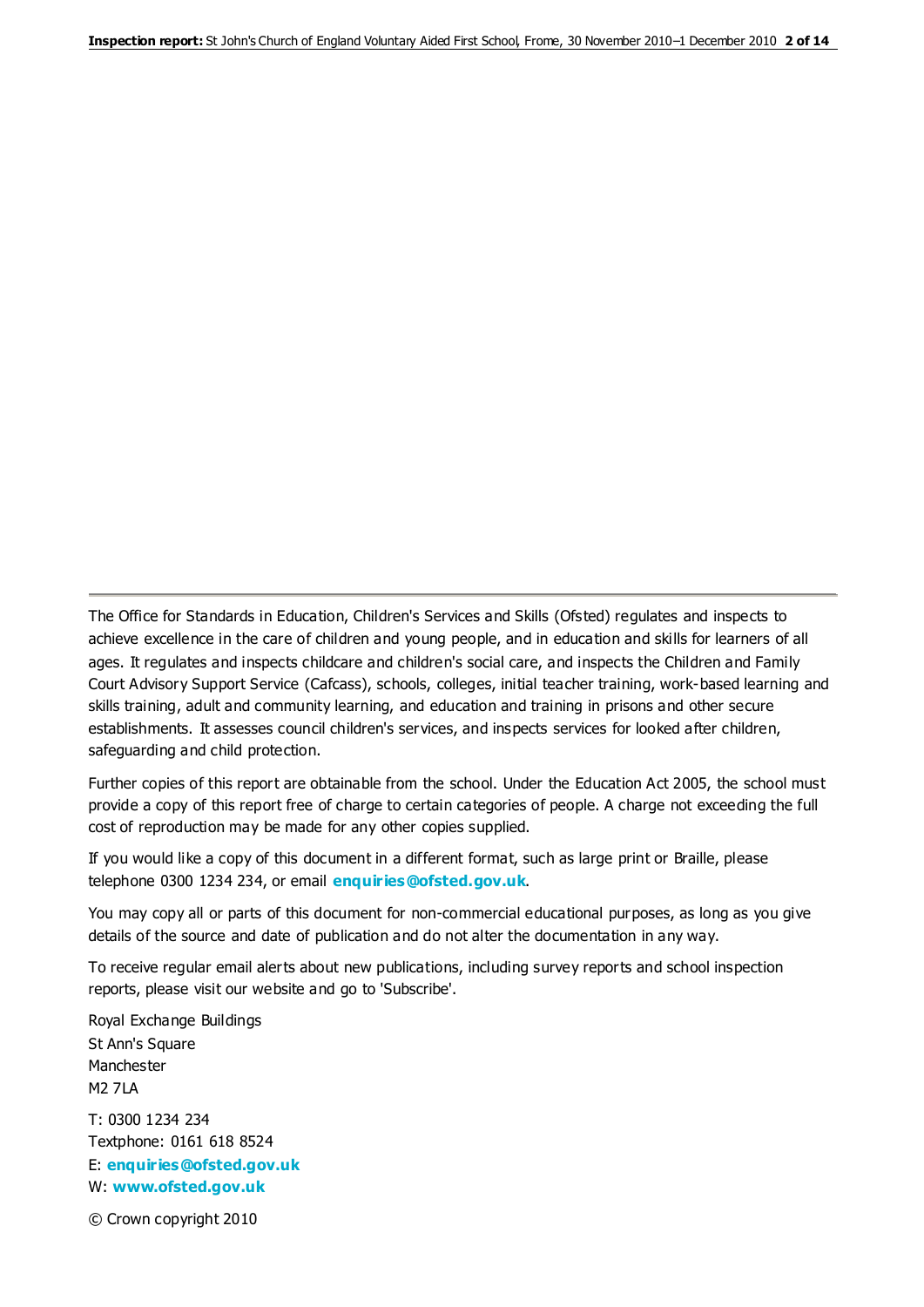# **Introduction**

Introduction This inspection was carried out by three additional inspectors. They visited 21 lessons and observed 12 teachers. They held meetings with the Chair of the Governing Body, staff and some pupils from Years 2 and 4. They observed the school's work, and looked at samples of pupils' work in literacy and mathematics, curricular planning, assessment and tracking information for each year group and the school's procedures for ensuring pupils' safety. Inspectors also considered 87 questionnaires that were received from parents and carers as well as those returned by staff and pupils.

The inspection team reviewed many aspects of the school's work. It looked in detail at four key issues.

- The progress made by pupils in Years 3 and 4.
- $\blacksquare$  The progress made by boys in literacy and by girls in mathematics.
- How effectively assessment and marking are used to ensure that pupils understand what they have to do to improve.
- How well information from assessments is used to ensure that tasks are matched to the needs of all pupils.

# **Information about the school**

St John's First School is of broadly average size compared to schools of the same type. The great majority of pupils are of White British heritage and few pupils are at an early stage of learning English. The proportion of pupils who have special educational needs and/or disabilities is broadly in line with the national average. The main areas of need are social and behavioural and difficulties with speech and communication. The school has several awards including Healthy Schools, Activemark and Artsmark. The children in the Early Years Foundation Stage are accommodated within two Reception classes.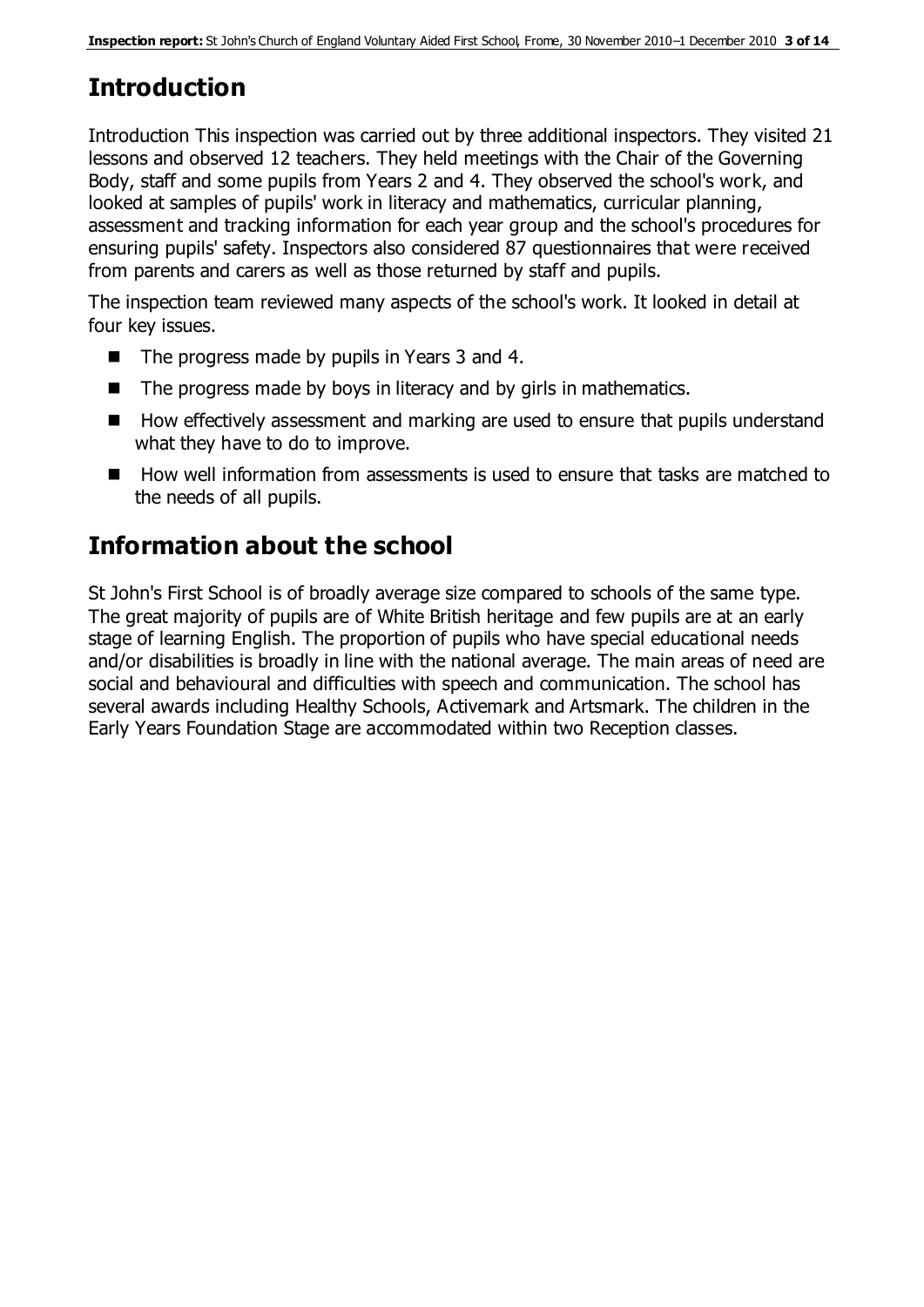# **Inspection judgements**

| Overall effectiveness: how good is the school?  |  |
|-------------------------------------------------|--|
| The school's capacity for sustained improvement |  |

## **Main findings**

St John's First School provides its pupils with a satisfactory education. Since the last inspection there has been significant improvement and standards are rising across the school. This is due to improvement in the quality of teaching and learning which means that levels of attainment have risen and previous underachievement has been almost completely eradicated. Although overall progress from their starting points currently remains satisfactory, some pupils, particularly those in Years 2 and 4, are making good progress and are now achieving well. Attainment is broadly average in English, mathematics and science at the end of Year 2 and in line with that expected at the end of Year 4. Actions taken to improve literacy and mathematics across the school are proving to be highly effective. As a result there is little difference now in the progress made between boys and girls, with boys improving well in literacy and girls in mathematics.

A particular strength of the school is the outstanding care, guidance and support provided for pupils, especially in the way it responds to the needs of more vulnerable pupils and those requiring particular help and support. The curriculum has recently been reviewed and is exciting and stimulating and pupils sparkle with enthusiasm as they describe the themes and topics they have the chance to follow. Pupils are enthusiastic about their education and this is helping them to learn more effectively.

The great majority of parents and carers wholeheartedly support the school. Many of the parents who added comments to the questionnaires they returned were high in their praise of 'this caring and vibrant' school. Staff work well together as a team and the governors are fully involved in setting the strategic direction of the school. As a result, there is a good unity of purpose as well as a determination to continue to improve in order to provide the best possible education for the pupils.

Teaching is satisfactory but much has good elements. Nevertheless there are some inconsistencies which mean that progress made by pupils is a little uneven. Some teachers do not match tasks sufficiently well to the needs of all pupils. Consequently a few, often the more-able pupils, do not receive sufficient challenge in the tasks set and their progress slows. Most teachers use assessment effectively to judge how well pupils are learning in lessons. However, not all teachers are following the school's policy closely enough which means their assessment is less effective. Procedures for assessing pupils' learning on a longer-term basis have become much more robust. Pupils know and understand their targets and know what they need to do to reach the next one.

Pupils know how to keep themselves safe and have a good understanding of how to maintain a healthy lifestyle, reflected in the awards the school has won. They are polite and considerate and behaviour is good. The play spaces are happy and harmonious. Pupils make a good contribution to the school, local and international communities through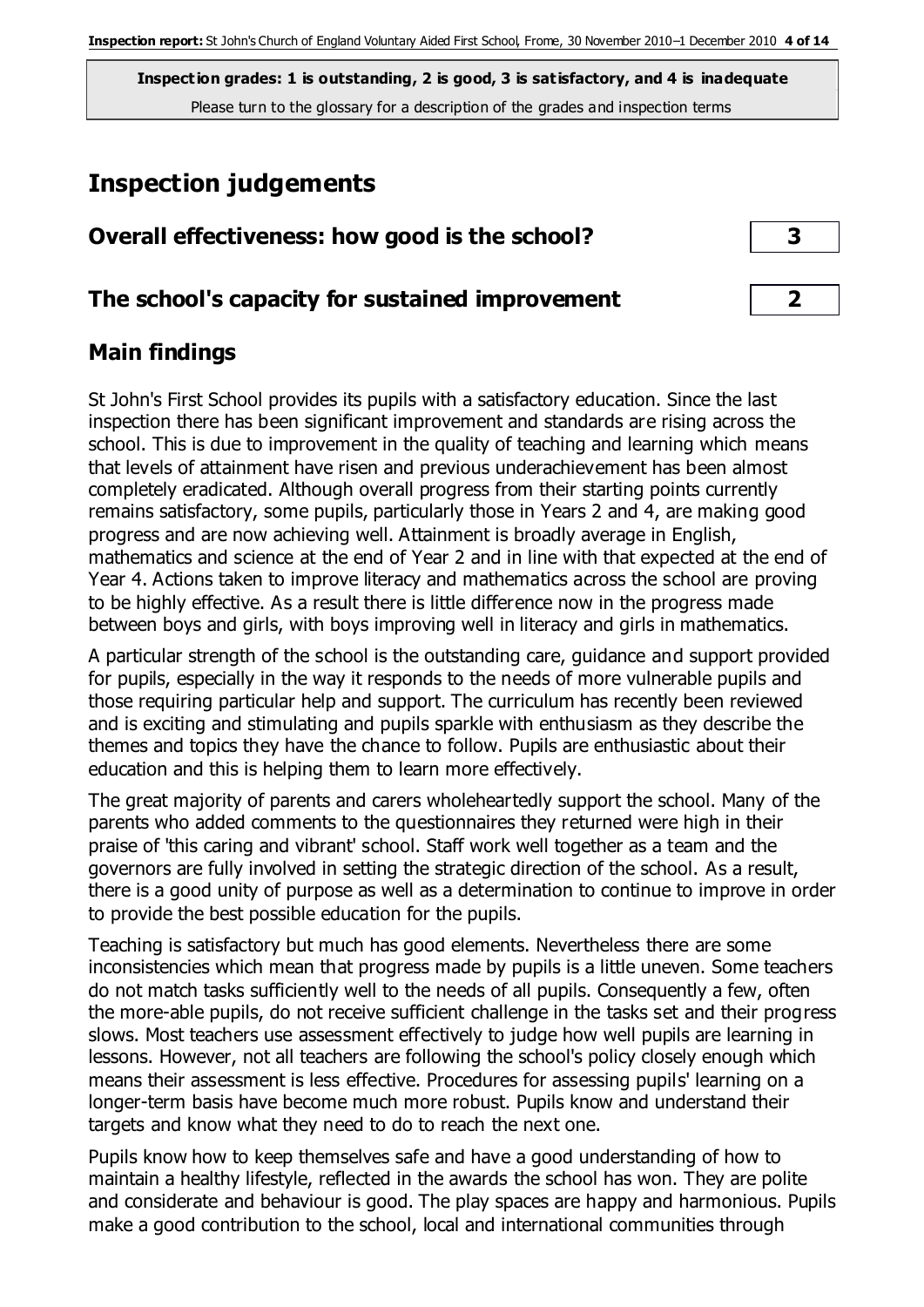participation in a range of events and through their good awareness of those less fortunate than themselves.

The robust monitoring system ensures that the quality of teaching and learning is evaluated well by senior leaders. Subject leaders are not sufficiently involved in this at present which means their overview of their areas is not complete. Senior leaders and governors are astute and their self-evaluation is extremely accurate. Staff demonstrated very clearly, by their uniformly positive responses to the questionnaires, that they share the renewed drive for improvement. This, combined with much improved teaching and academic outcomes for pupils, and the very strong endorsement expressed by parents, demonstrates that the school has a good capacity for sustained improvement.

## **What does the school need to do to improve further?**

- Match tasks closely to the needs of all pupils, but particularly those of the more able, in order to ensure consistently good learning and progress across the school.
- Improve the quality of marking and day-to-day assessment by ensuring that strategies are used systematically and in line with school policy to ensure all pupils and teachers know exactly what pupils need to do to improve further.
- Develop the role of all subject leaders by ensuring they have sufficient opportunities to monitor their areas of responsibility in order to have a complete overview.  $\bullet$

## **Outcomes for individuals and groups of pupils 3**

Pupils enjoy their learning and this is reflected in their good attendance. They bubble with enthusiasm as they describe their learning. Pupils listen well in lessons and eagerly answer questions. They work well together in pairs and small groups. This was particularly evident in a Year 4 mathematics lesson when pupils were undertaking a challenge involving accurate calculation and measurement of the perimeter of a number of shapes. Pupils are thoughtful and reflective. They proudly tell how they raised money to help those affected by the floods in Pakistan. They have a strong sense of right and wrong and look after each other well. They successfully participate in enterprise weeks and plan and put into place schemes for raising money, evaluating the results at the end.

Pupils' writing throughout the school has greatly improved over the last year, particularly that of boys. This is because they are encouraged to discuss and plan much more rigorously and are very interested in tasks given to them. In literacy, pupils in Years 3 and 4 have been writing fantasy tales as a build up to them attending a performance of Peter Pan. They have planned their writing carefully through discussion and drama and the results were imaginative and exciting, showing a good deal of flair.

Progress in mathematics, too, shows marked improvement, and pupils are gaining confidence in applying the knowledge and skills they have gained because teachers provide them with appropriate investigations to carry out and problems to solve. Pupils make good progress when tasks are well matched to their needs. However, this is not always the case. For example, in one lesson, pupils, mainly more-able ones, who completed their mathematics were enjoined to read a book on the carpet instead of being provided with a more challenging task or extension activity.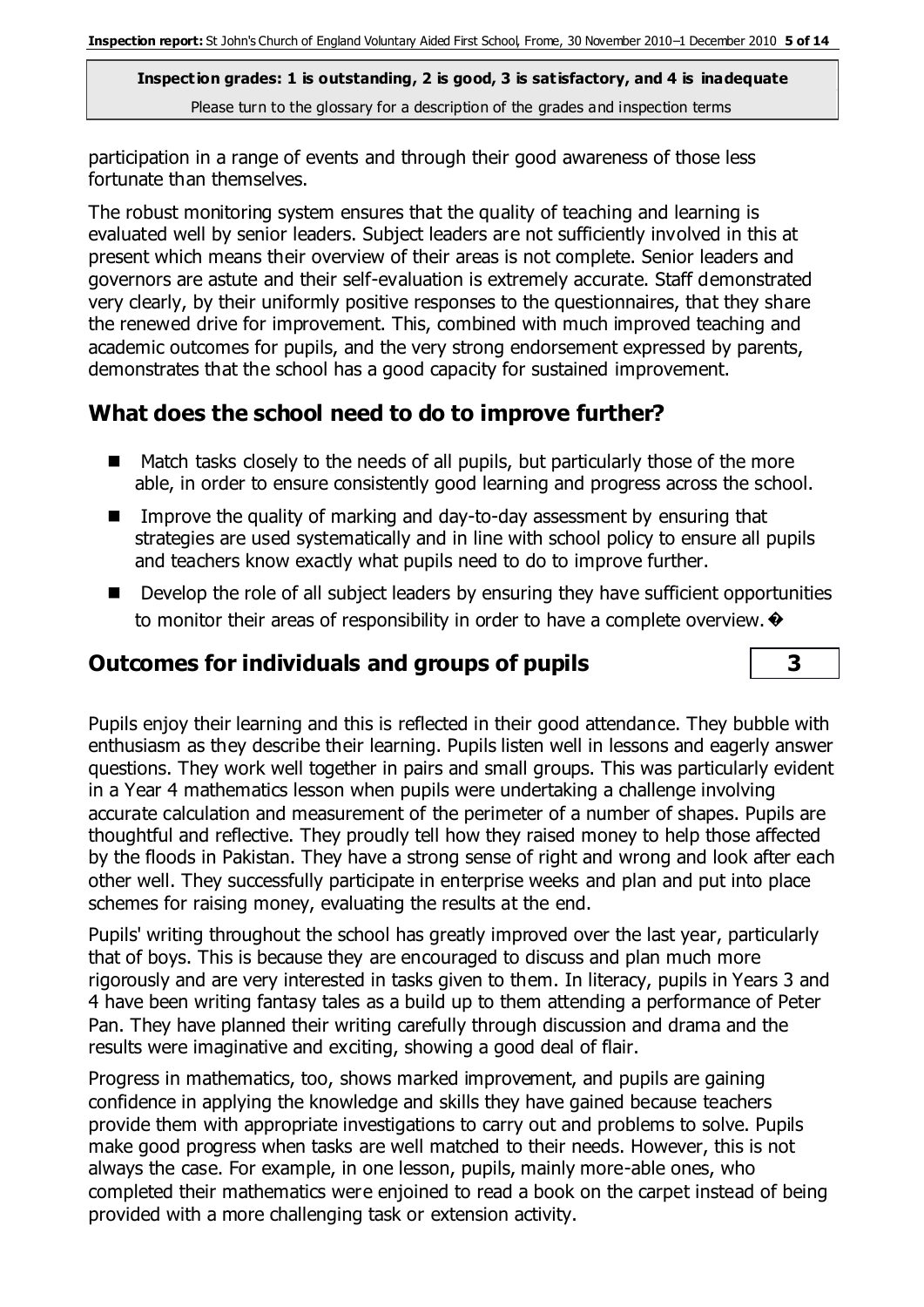Pupils with special educational needs and/or disabilities benefit from individual and small group support; their progress, too, has improved over the last year and is in line with that of their peers. Pupils are highly competent at using information and communication technology (ICT). This, together with their rapidly improving academic progress, good personal development and developing enterprise skills, ensures they are prepared well for their future lives.

| Pupils' achievement and the extent to which they enjoy their learning                                                     |                         |
|---------------------------------------------------------------------------------------------------------------------------|-------------------------|
| Taking into account:<br>Pupils' attainment <sup>1</sup>                                                                   | 3                       |
| The quality of pupils' learning and their progress                                                                        | 3                       |
| The quality of learning for pupils with special educational needs and/or disabilities<br>and their progress               | 3                       |
| The extent to which pupils feel safe                                                                                      | $\overline{2}$          |
| Pupils' behaviour                                                                                                         | $\overline{\mathbf{2}}$ |
| The extent to which pupils adopt healthy lifestyles                                                                       | $\overline{2}$          |
| The extent to which pupils contribute to the school and wider community                                                   | $\overline{2}$          |
| The extent to which pupils develop workplace and other skills that will contribute to<br>their future economic well-being | $\overline{\mathbf{2}}$ |
| Taking into account:<br>Pupils' attendance <sup>1</sup>                                                                   | 2                       |
| The extent of pupils' spiritual, moral, social and cultural development                                                   | $\overline{2}$          |

These are the grades for pupils' outcomes

<sup>1</sup> The grades for attainment and attendance are: 1 is high; 2 is above average; 3 is broadly average; and 4 is low

#### **How effective is the provision?**

Teachers ensure that pupils know what they are going to learn and use resources, such as interactive whiteboards, skilfully. In most classes pupils have opportunities to discuss and compare their thinking with partners, and tasks are carefully devised to excite and inspire and meet the learning needs of all. Occasionally, the progress of more-able pupils slows. This is because some teachers do not challenge pupils sufficiently when questioning, or do not use assessment information precisely enough when planning so that tasks do not stretch them enough. In other classes, marking is good and target setting is highly individualised so that most pupils know and understand what they have to do to improve.

The school has developed an exciting and creative curriculum. It is regularly reviewed and pupils are consulted to ensure that it matches their needs and interests. The themed approach means that effective links are made across a range of subjects. This has a particularly good impact on the progress of most pupils because they have many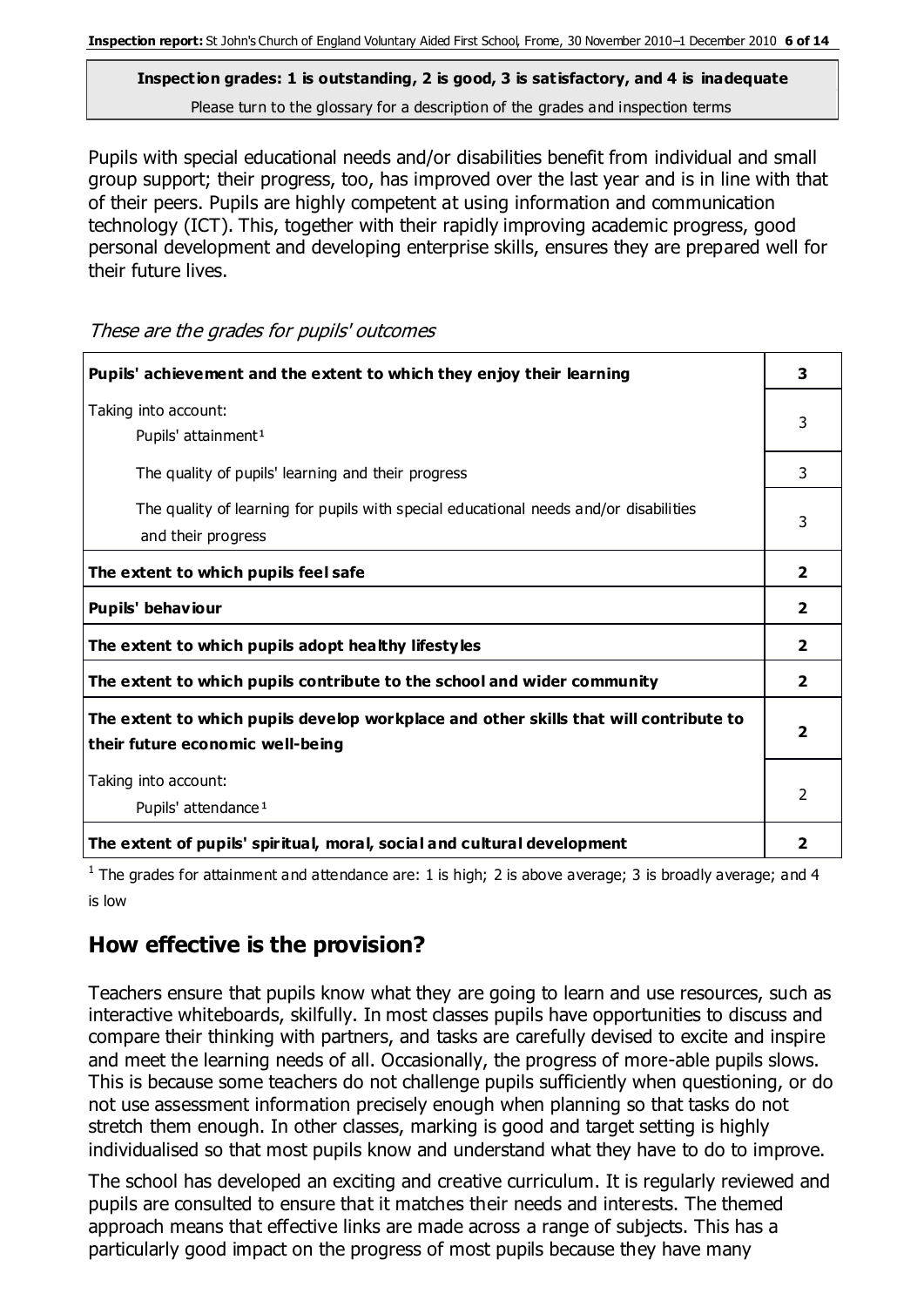opportunities to practise their skills. The school celebrates pupils' achievements well and the quality of art and display in the school demonstrates the validity of the Artsmark it has received. The use of ICT is fully integrated into all topics and the good use of the internet means that pupils have a wide range of opportunities to further extend their learning. A good range of visits and visitors as well as many exciting out-of-school activities, particularly in sport, provide pupils with lots of opportunities to enhance their learning.

The school works very closely with parents and carers and a wide range of outside agencies to enable them to make the best possible provision for more vulnerable pupils and those with special educational needs and/or disabilities. The nurture base provides exceptional support for pupils, particularly those who have problems managing their own behaviour. Transition arrangements into and out of the school are highly effective. Pupils receive very good support for their personal development and are very well cared for.

These are the grades for the quality of provision

| The quality of teaching                                                                                    |  |
|------------------------------------------------------------------------------------------------------------|--|
| Taking into account:<br>The use of assessment to support learning                                          |  |
| The extent to which the curriculum meets pupils' needs, including, where relevant,<br>through partnerships |  |
| The effectiveness of care, guidance and support                                                            |  |

## **How effective are leadership and management?**

The school swiftly reversed a downturn in standards following the previous inspection by tackling weaknesses resolutely. As the headteacher said, 'Our children deserved better, the very best; that means some of us had to change.' Staff at all levels share the vision and ambition to further improve attainment and accelerate pupils' progress. Nevertheless, because of a lack of consistency in some teaching and in the use of assessment, particularly on a day-to-day basis, there is still room for improvement in the attainment of some pupils. Monitoring is robust, but has mainly been carried out by senior leaders during this period of change. Consequently subject leaders have not had sufficient opportunities to fully play their part in this and gain a wider overview of their subject areas.

Governors regularly visit the school. They are instrumental in driving the school forward and play a full part in self-evaluation and in prioritising future development. Equality of opportunity for all pupils is promoted effectively as shown by the narrowing of gaps between the achievements of different groups. The school ensures that pupils, whatever their ethnic or cultural background or their ability, are valued and free from discrimination. Links with parents and carers are strong and parents appreciate the extent to which they are involved in their children's learning. Governors and leaders promote community cohesion well. The school has a wide range of links within the local community which promote pupils' learning and understanding highly effectively. The school is developing an exciting link with a school in a very different area. At the time of the inspection, governors had ensured that all safeguarding procedures are robust and fully meet requirements.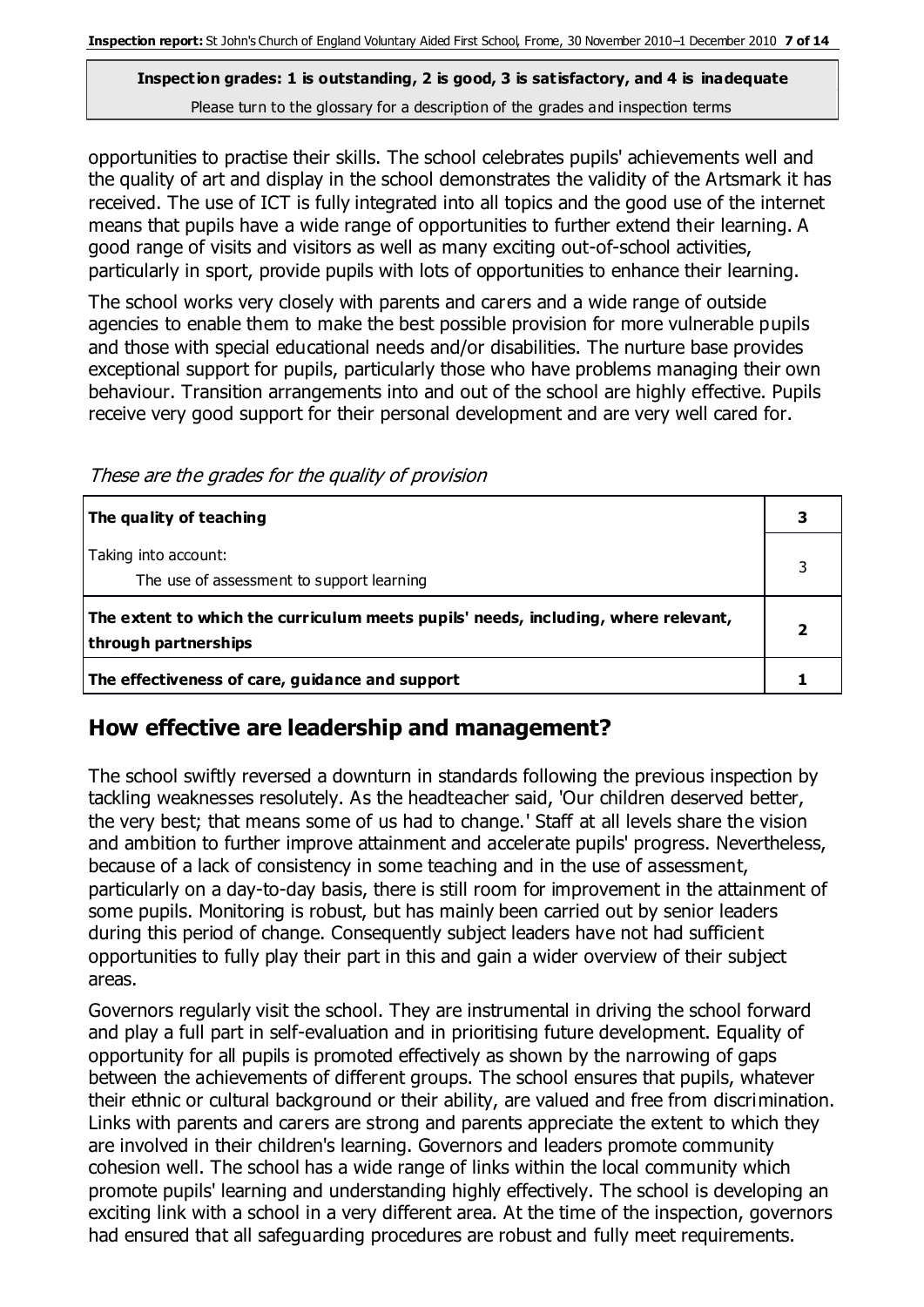| The effectiveness of leadership and management in embedding ambition and driving<br>improvement                                                                  | 2              |
|------------------------------------------------------------------------------------------------------------------------------------------------------------------|----------------|
| Taking into account:<br>The leadership and management of teaching and learning                                                                                   | 3              |
| The effectiveness of the governing body in challenging and supporting the<br>school so that weaknesses are tackled decisively and statutory responsibilities met |                |
| The effectiveness of the school's engagement with parents and carers                                                                                             | 2              |
| The effectiveness of partnerships in promoting learning and well-being                                                                                           | 2              |
| The effectiveness with which the school promotes equality of opportunity and tackles<br>discrimination                                                           | 3              |
| The effectiveness of safeguarding procedures                                                                                                                     | $\overline{2}$ |
| The effectiveness with which the school promotes community cohesion                                                                                              | 2              |
| The effectiveness with which the school deploys resources to achieve value for money                                                                             | 3              |

These are the grades for leadership and management

## **Early Years Foundation Stage**

The attainment of children joining Reception varies greatly from year to year but is generally a little below the levels expected. Assessments show that children's progress has improved steadily since the last inspection. The proportion of children reaching the expected levels for their age across all areas of learning has increased significantly and is securely in line with national averages.

Children are keen to learn because teaching is vibrant and lively. There is good consistency in the practice across both classes and a good balance between those activities led by the teacher and those that children choose for themselves. During the inspection, children were eagerly involved in making Christmas cakes and enjoyed measuring out ingredients, discussing what they were and enthusiastically helped to beat the cake mix. They learn to share and take turns as well as to develop independence and the ability to make choices. Children relish the opportunity to share ideas in exciting role play areas, such as the post office. Interesting themes and the good utilisation of the outside area make the curriculum and learning relevant and exciting. However, the provision in the secure outdoor play space does not yet match the inspiring indoor environment and the school recognises that this can be further developed.

The care and attention given to children's welfare are outstanding. Their individual needs are known and acted upon and every effort is made to ensure children are safe and secure at all times. Leadership and management are good. Staff demonstrate considerable understanding of the needs of young children. Ongoing monitoring of the progress children are making ensures that activities are carefully matched to their needs. 'Learning journeys' and 'memory books' are of a high quality and contain a comprehensive record of children's achievement in which parents are fully involved.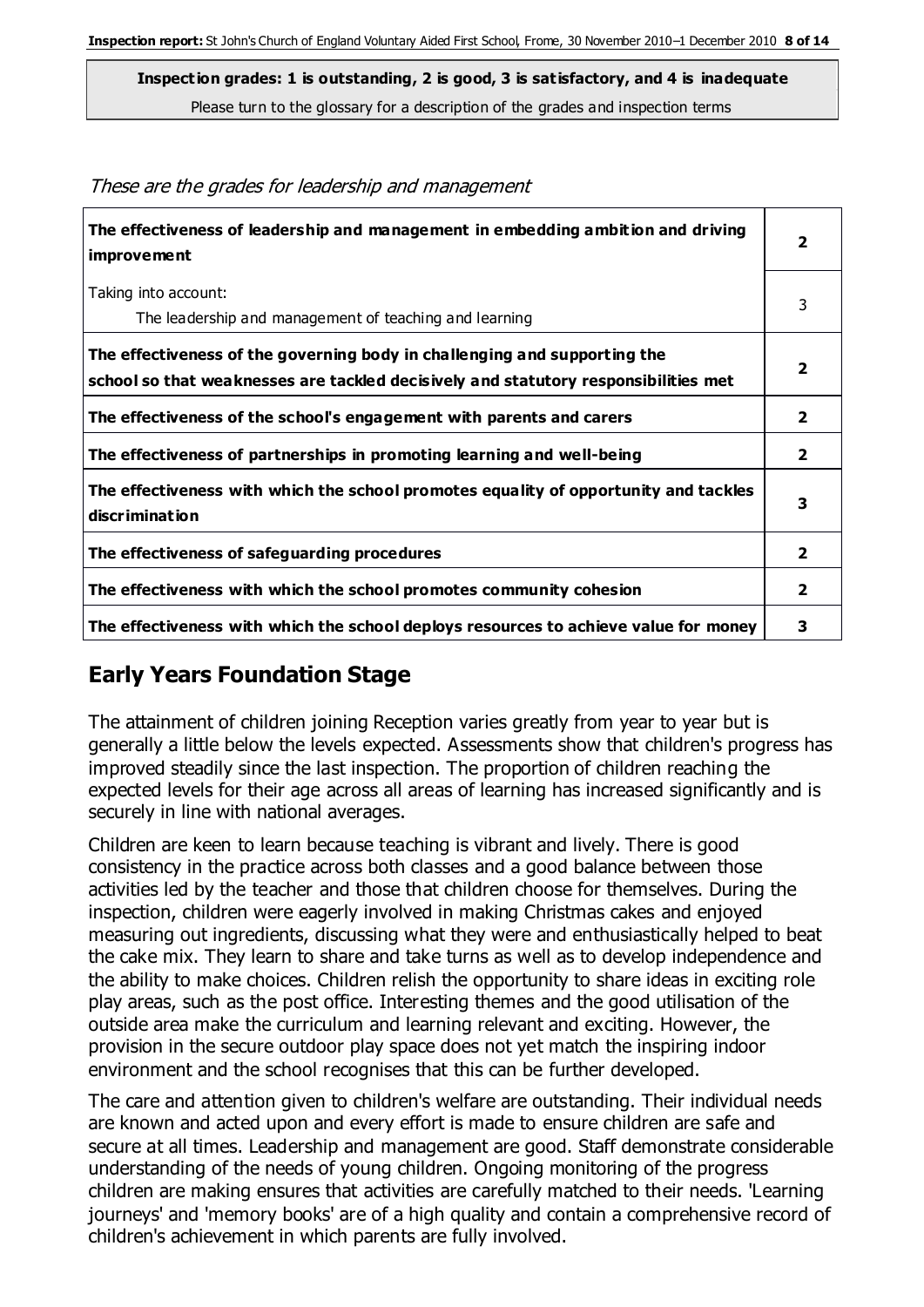**Inspection grades: 1 is outstanding, 2 is good, 3 is satisfactory, and 4 is inadequate**

Please turn to the glossary for a description of the grades and inspection terms

| These are the grades for the Early Years Foundation Stage |  |
|-----------------------------------------------------------|--|
|-----------------------------------------------------------|--|

| Overall effectiveness of the Early Years Foundation Stage                             |  |
|---------------------------------------------------------------------------------------|--|
| Taking into account:<br>Outcomes for children in the Early Years Foundation Stage     |  |
| The quality of provision in the Early Years Foundation Stage                          |  |
| The effectiveness of leadership and management of the Early Years Foundation<br>Stage |  |

#### **Views of parents and carers**

Parents and carers are very confident that their children enjoy school; as one wrote, 'My children love the whole school experience, motivated by the wonderful headteacher's mandate of ensuring that first and foremost the children at St John's should enjoy coming to school.' They feel their children are safe and well cared for. They also express confidence in the leadership and management of the school. The overwhelming majority are happy overall with the experiences their children are receiving. The many positive comments also show they particularly appreciate the feeling of community and the caring school ethos. One comment summed up the views of many: 'The school has a very welcoming, loving environment and the children feel happy, secure and nurtured.'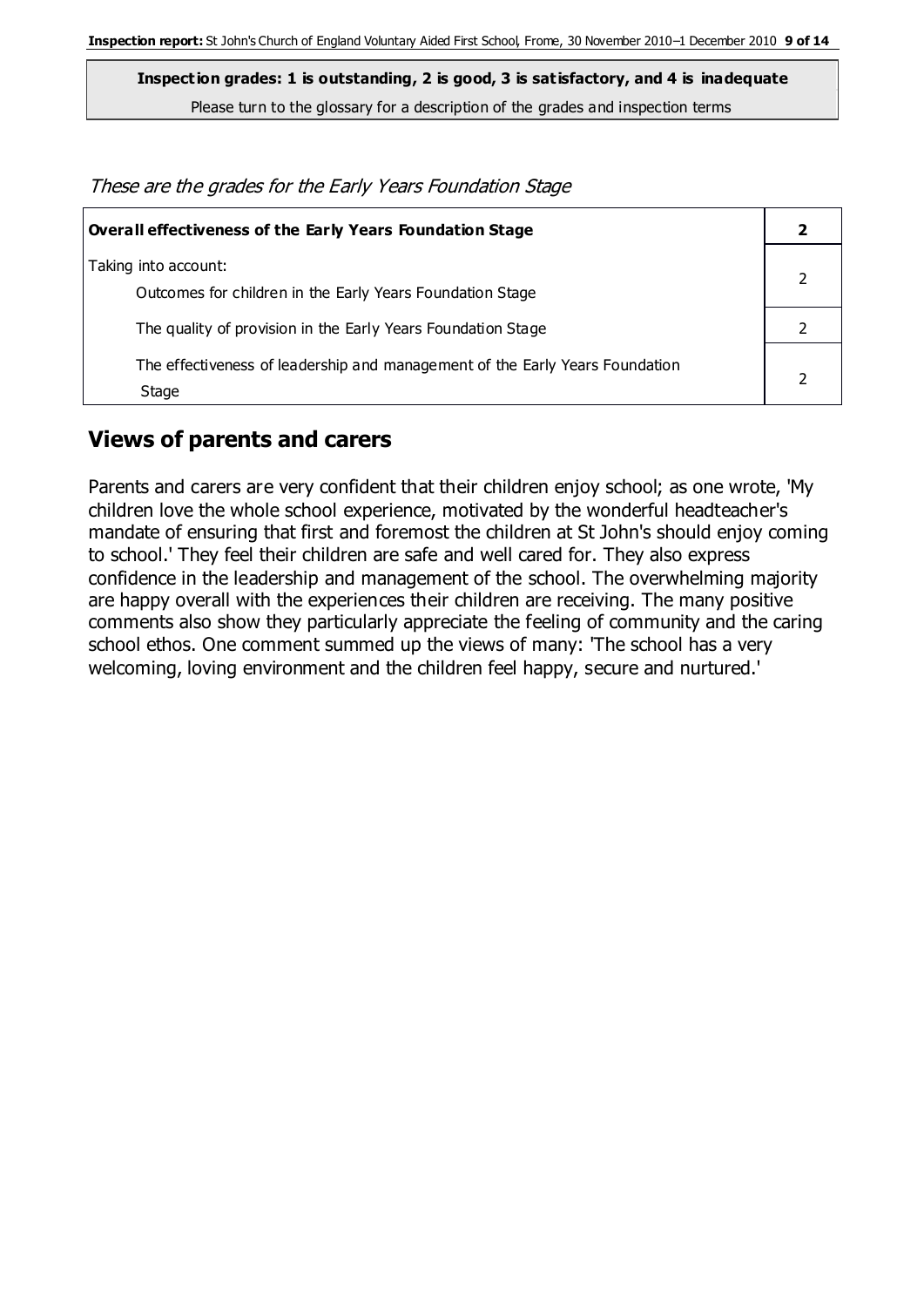#### **Responses from parents and carers to Ofsted's questionnaire**

Ofsted invited all the registered parents and carers of pupils registered at St John's CE (VA) First School to complete a questionnaire about their views of the school.

In the questionnaire, parents and carers were asked to record how strongly they agreed with 13 statements about the school.

The inspection team received 87 completed questionnaires by the end of the on-site inspection. In total, there are 295 pupils registered at the school.

| <b>Statements</b>                                                                                                                                                                                                                                       |              | <b>Strongly</b><br>agree | Agree        |               | <b>Disagree</b> |                | <b>Strongly</b><br>disagree |               |
|---------------------------------------------------------------------------------------------------------------------------------------------------------------------------------------------------------------------------------------------------------|--------------|--------------------------|--------------|---------------|-----------------|----------------|-----------------------------|---------------|
|                                                                                                                                                                                                                                                         | <b>Total</b> | $\frac{1}{2}$            | <b>Total</b> | $\frac{1}{2}$ | <b>Total</b>    | $\frac{0}{0}$  | <b>Total</b>                | $\frac{0}{0}$ |
| My child enjoys school                                                                                                                                                                                                                                  | 60           | 69                       | 26           | 30            | 0               | $\mathbf 0$    | $\mathbf 0$                 | $\mathbf 0$   |
| The school keeps my child<br>safe                                                                                                                                                                                                                       | 53           | 61                       | 34           | 39            | 0               | $\mathbf 0$    | $\mathbf 0$                 | $\mathbf 0$   |
| My school informs me about<br>my child's progress                                                                                                                                                                                                       | 39           | 45                       | 47           | 54            | $\mathbf{1}$    | $\mathbf{1}$   | $\mathbf 0$                 | $\mathbf 0$   |
| My child is making enough<br>progress at this school                                                                                                                                                                                                    | 41           | 47                       | 43           | 49            | $\overline{2}$  | $\overline{2}$ | $\mathbf{1}$                | $\mathbf{1}$  |
| The teaching is good at this<br>school                                                                                                                                                                                                                  | 45           | 52                       | 36           | 41            | $\overline{2}$  | $\overline{2}$ | 0                           | $\mathbf 0$   |
| The school helps me to<br>support my child's learning                                                                                                                                                                                                   | 43           | 49                       | 41           | 47            | $\overline{2}$  | $\overline{2}$ | $\mathbf 0$                 | $\mathbf 0$   |
| The school helps my child to<br>have a healthy lifestyle                                                                                                                                                                                                | 40           | 46                       | 46           | 53            | 0               | $\mathbf 0$    | $\mathbf 0$                 | $\mathbf 0$   |
| The school makes sure that<br>my child is well prepared for<br>the future (for example<br>changing year group,<br>changing school, and for<br>children who are finishing<br>school, entering further or<br>higher education, or entering<br>employment) | 42           | 48                       | 38           | 44            | $\mathbf{1}$    | $\mathbf{1}$   | $\mathbf 0$                 | $\mathbf 0$   |
| The school meets my child's<br>particular needs                                                                                                                                                                                                         | 38           | 44                       | 45           | 52            | $\mathbf{1}$    | $\mathbf{1}$   | $\mathbf{1}$                | $\mathbf{1}$  |
| The school deals effectively<br>with unacceptable behaviour                                                                                                                                                                                             | 30           | 34                       | 51           | 59            | $\mathbf{1}$    | $\mathbf{1}$   | $\mathbf 0$                 | $\mathbf 0$   |
| The school takes account of<br>my suggestions and concerns                                                                                                                                                                                              | 35           | 40                       | 49           | 56            | $\mathbf{0}$    | $\mathbf{0}$   | 1                           | 1             |
| The school is led and<br>managed effectively                                                                                                                                                                                                            | 42           | 48                       | 39           | 45            | $\overline{2}$  | $\overline{2}$ | $\mathbf 0$                 | $\mathbf 0$   |
| Overall, I am happy with my<br>child's experience at this<br>school                                                                                                                                                                                     | 55           | 63                       | 30           | 34            | $\mathbf{1}$    | $\mathbf{1}$   | $\mathbf{1}$                | $\mathbf{1}$  |

The table above summarises the responses that parents and carers made to each statement. The percentages indicate the proportion of parents and carers giving that response out of the total number of completed questionnaires. Where one or more parents and carers chose not to answer a particular question, the percentages will not add up to 100%.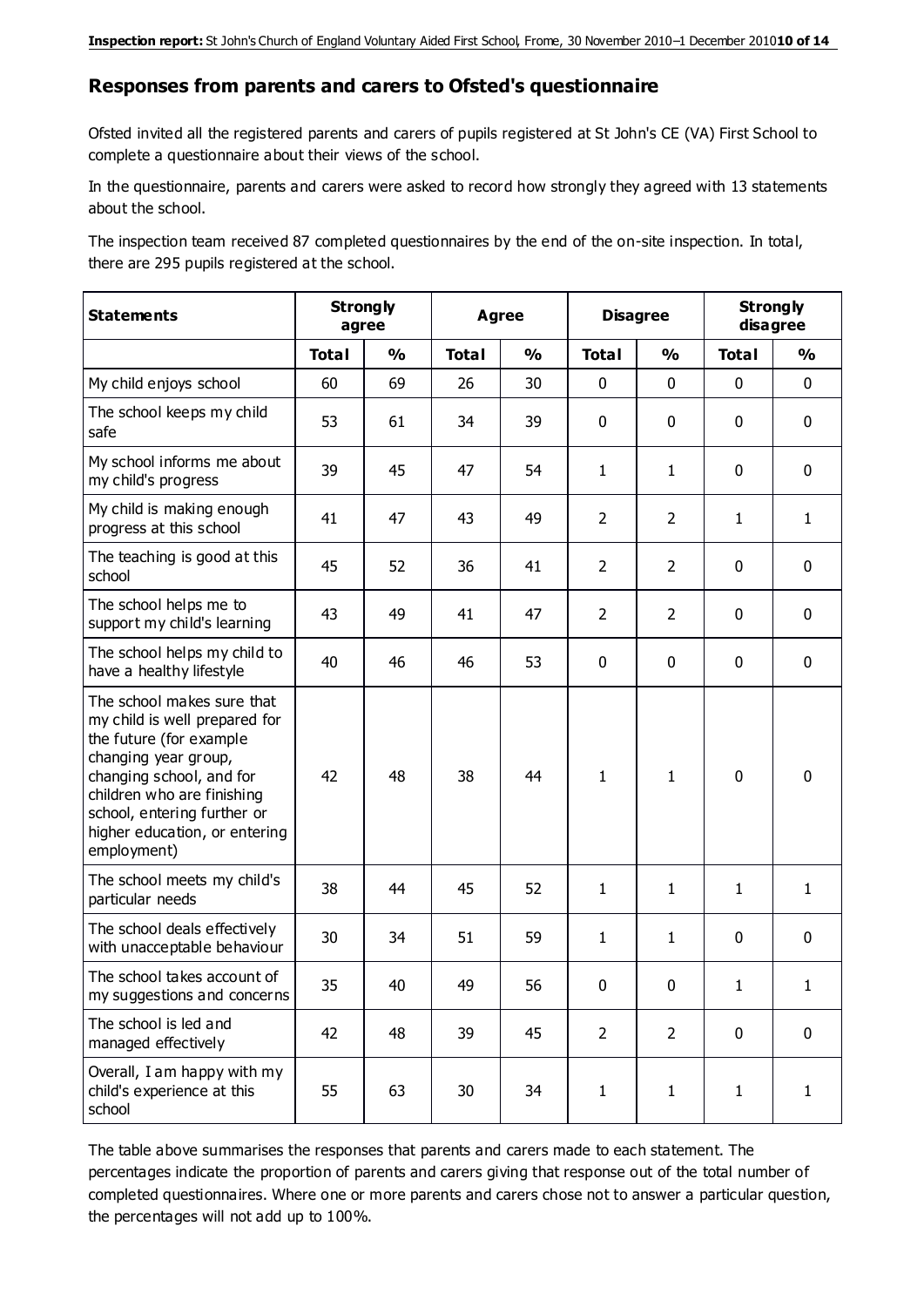# **Glossary**

| Grade   | <b>Judgement</b> | <b>Description</b>                                                                                                                                                                                                            |
|---------|------------------|-------------------------------------------------------------------------------------------------------------------------------------------------------------------------------------------------------------------------------|
| Grade 1 | Outstanding      | These features are highly effective. An outstanding school<br>provides exceptionally well for all its pupils' needs.                                                                                                          |
| Grade 2 | Good             | These are very positive features of a school. A school that<br>is good is serving its pupils well.                                                                                                                            |
| Grade 3 | Satisfactory     | These features are of reasonable quality. A satisfactory<br>school is providing adequately for its pupils.                                                                                                                    |
| Grade 4 | Inadequate       | These features are not of an acceptable standard. An<br>inadequate school needs to make significant improvement<br>in order to meet the needs of its pupils. Ofsted inspectors<br>will make further visits until it improves. |

#### **What inspection judgements mean**

## **Overall effectiveness of schools**

|                       | Overall effectiveness judgement (percentage of schools) |      |                     |                   |  |
|-----------------------|---------------------------------------------------------|------|---------------------|-------------------|--|
| <b>Type of school</b> | <b>Outstanding</b>                                      | Good | <b>Satisfactory</b> | <b>Inadequate</b> |  |
| Nursery schools       | 58                                                      | 36   | 4                   | 2                 |  |
| Primary schools       | 8                                                       | 43   | 40                  | 9                 |  |
| Secondary schools     | 10                                                      | 35   | 42                  | 13                |  |
| Sixth forms           | 13                                                      | 39   | 45                  | 3                 |  |
| Special schools       | 33                                                      | 42   | 20                  | 4                 |  |
| Pupil referral units  | 18                                                      | 40   | 29                  | 12                |  |
| All schools           | 11                                                      | 42   | 38                  | 9                 |  |

New school inspection arrangements were introduced on 1 September 2009. This means that inspectors now make some additional judgements that were not made previously.

The data in the table above are for the period 1 September 2009 to 31 March 2010 and are the most recently published data available (see **[www.ofsted.gov.uk](http://www.ofsted.gov.uk/)**). Please note that the sample of schools inspected during the autumn and spring terms 2009/10 was not representative of all schools nationally, as weaker schools are inspected more frequently than good or outstanding schools.

Percentages are rounded and do not always add exactly to 100. Secondary school figures include those that have sixth forms, and sixth form figures include only the data specifically for sixth form inspection judgements.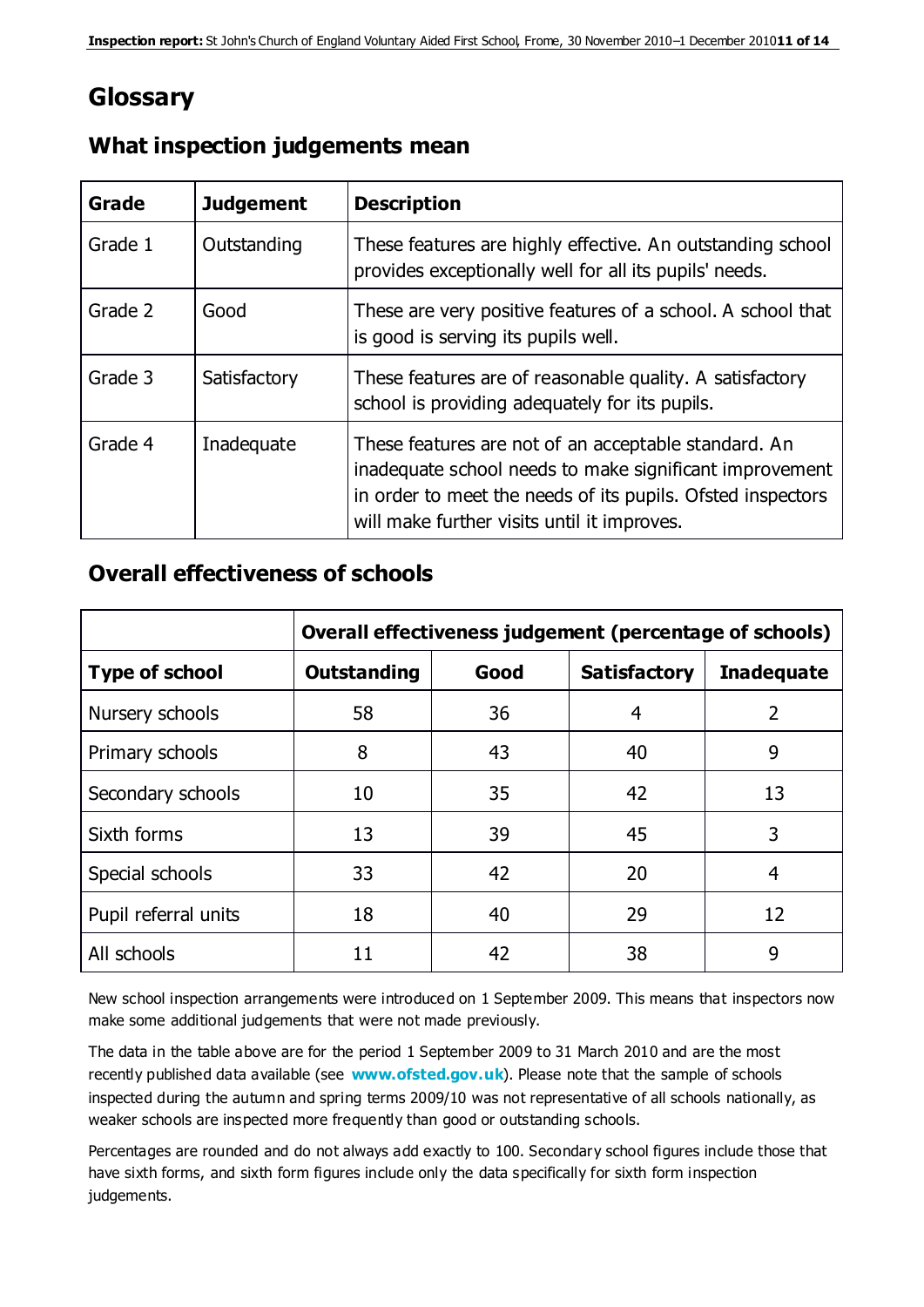# **Common terminology used by inspectors**

| Achievement:               | the progress and success of a pupil in their learning,<br>development or training.                                                                                                                                                          |
|----------------------------|---------------------------------------------------------------------------------------------------------------------------------------------------------------------------------------------------------------------------------------------|
| Attainment:                | the standard of the pupils' work shown by test and<br>examination results and in lessons.                                                                                                                                                   |
| Capacity to improve:       | the proven ability of the school to continue<br>improving. Inspectors base this judgement on what<br>the school has accomplished so far and on the quality<br>of its systems to maintain improvement.                                       |
| Leadership and management: | the contribution of all the staff with responsibilities,<br>not just the headteacher, to identifying priorities,<br>directing and motivating staff and running the school.                                                                  |
| Learning:                  | how well pupils acquire knowledge, develop their<br>understanding, learn and practise skills and are<br>developing their competence as learners.                                                                                            |
| Overall effectiveness:     | inspectors form a judgement on a school's overall<br>effectiveness based on the findings from their<br>inspection of the school. The following judgements,<br>in particular, influence what the overall effectiveness<br>judgement will be. |
|                            | The school's capacity for sustained<br>improvement.                                                                                                                                                                                         |
|                            | Outcomes for individuals and groups of pupils.                                                                                                                                                                                              |
|                            | The quality of teaching.                                                                                                                                                                                                                    |
|                            | The extent to which the curriculum meets<br>pupils' needs, including, where relevant,<br>through partnerships.                                                                                                                              |
|                            | The effectiveness of care, guidance and<br>support.                                                                                                                                                                                         |
| Progress:                  | the rate at which pupils are learning in lessons and<br>over longer periods of time. It is often measured by<br>comparing the pupils' attainment at the end of a key<br>stage with their attainment when they started.                      |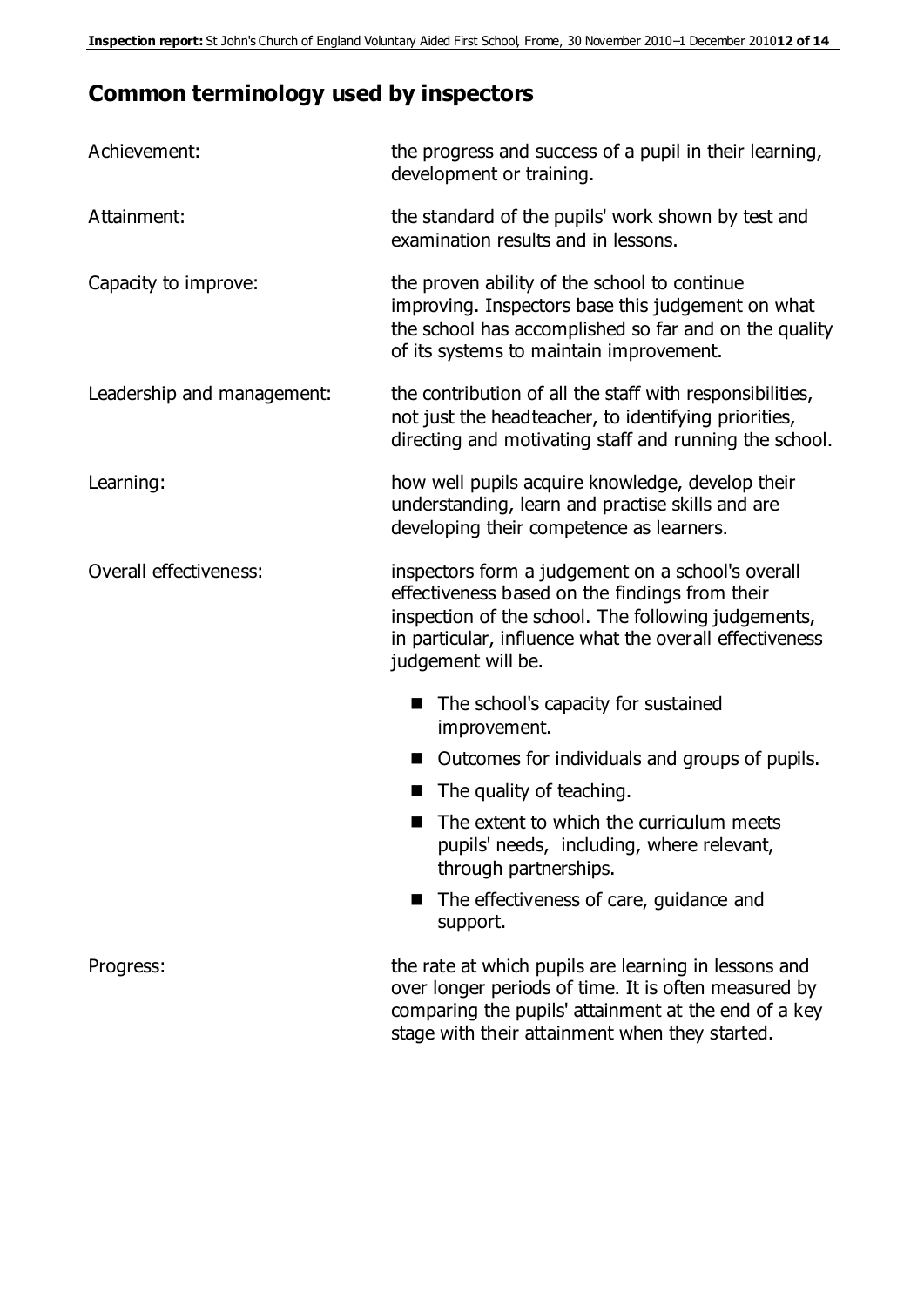## **This letter is provided for the school, parents and carers to share with their children. It describes Ofsted's main findings from the inspection of their school.**



2 December 2010

#### Dear Pupils

#### **Inspection of St John's CE (VA) First School, Frome BA11 1QG**

Thank you for making us so welcome when we visited your school. You were really polite and friendly and helped us to learn a lot about what you do and what you enjoy. Your school gives you a satisfactory education and is rapidly improving.

What we found about your school.

- $\blacksquare$  It is a friendly and happy place in which to work and play.
- You all receive excellent care, support and quidance from the adults in the school.
- You enjoy coming to school and behave well.
- You make satisfactory progress in English, mathematics and science.
- You show a good understanding of how to live healthily and how to stay safe. Your teachers usually plan interesting lessons and most mark your work well so that you know what you have to do to improve.
- You benefit from a good range of after-school clubs as well as some interesting visits and visitors.
- Your headteacher and teachers are working very hard to help you do better.

What we have asked your school to do now.

- We have asked the teachers to make sure that all of you, especially those of you who find learning easier, are given tasks that really challenge you so that you make better progress.
- We have asked all teachers to make sure they follow the school's assessment procedures carefully when assessing your work so that you all know what you need to do to improve.
- $\blacksquare$  We would like the subject leaders to take more part in monitoring what is happening in their own subjects.

We are sure that you will do all you can to help all adults who work with you to make your school even better.

Yours sincerely

Christine Huard

Lead inspector